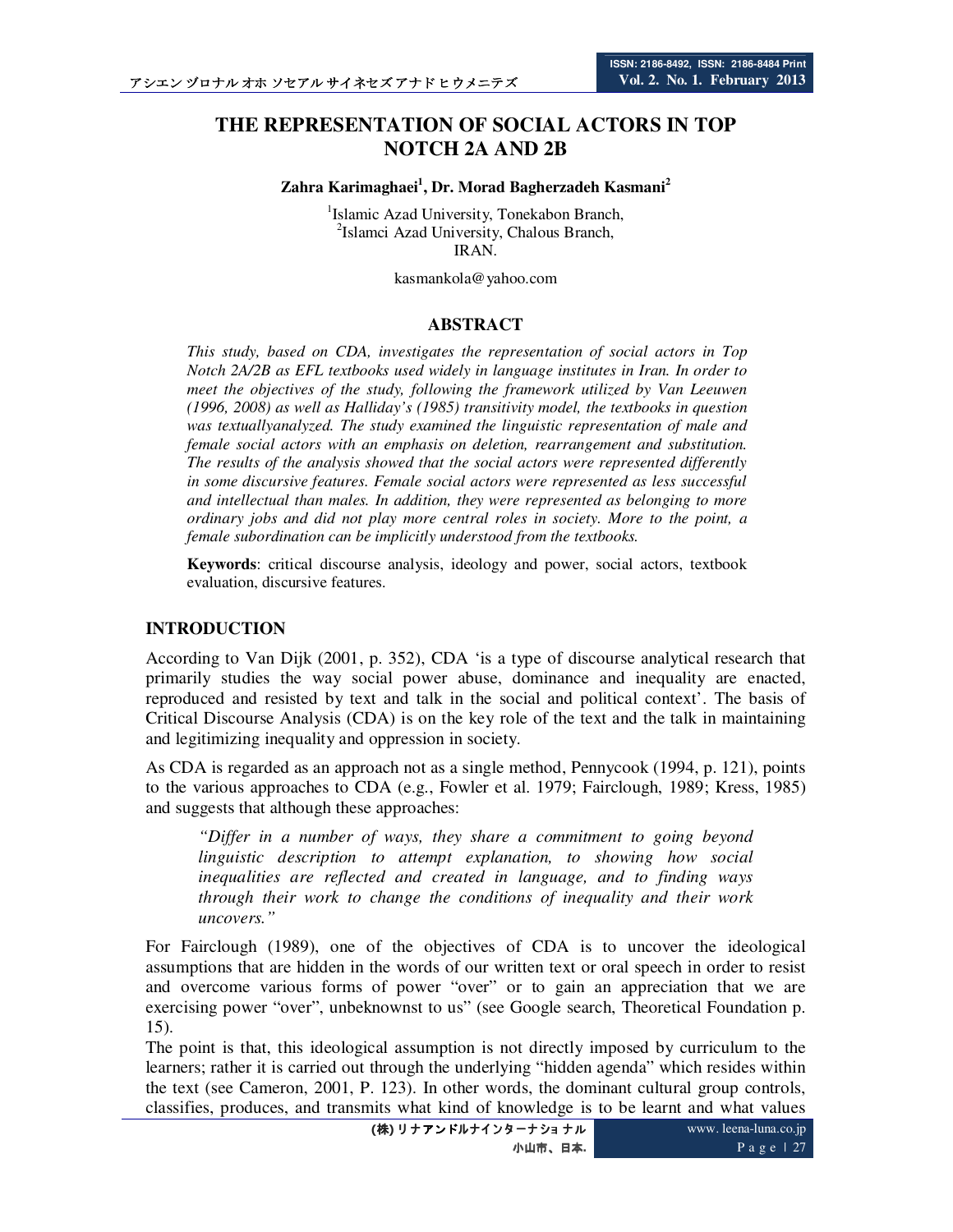and attitudes are acceptable in that society. This results in accepting a particular attitude and value as something normal and natural by learners.

The most significant aim of CDA is that it attempts to uncover, reveal, or disclose the hidden and implicit meanings in the discourse of text and talk which are not immediately obvious at the sentence level.

Critical discourse analysis takes language as a means of addressing problems of social change. In other words, without any exceptions, the language used in any text including EFL textbooks can be ideologically loaded although at first glance they may seem innocent.

With regard to the effects of textbooks on learner's attitude and ideologies, the present study examines the ways in which social actors are represented in the texts under study in order to uncover the hidden discursive structures. To discover how social actors are represented in Top Notch 2A/2B textbooks, the present study has adopted Van Leeuwen's (1996, 2008) framework of representing social actors. In addition, the visual representation of social actors is also explored. Specifically, the study seeks answers to the following research questions:

- 1. Are men and women (social actors) represented differently in the textbooks, and if they are, how is this achieved linguistically and pictorially?
- 2. What are the ideological assumptions made about the differences?
- 3. Are particular words or expressions used to represent the ideological process at work?

### **METHODOLOGY**

#### **Data Collection**

The data selected for this study came from two English textbooks of Top Notch 2A and 2B used in various educational institutes in Iran. The two textbooks as a six- level communicative English course contain 10 units on the whole. Each unit includes 3 conversations and a reading part related to the particular topic of that unit. They were written by Joan Saslow and Allen Asher and published in the United States of America by Pearson Longman Incorporation in 2006. All the sentences in texts and dialogues were extracted and analyzed through Critical Discourse Analysis.

#### **Procedures of the Analysis**

In order to achieve the goals of the study, all of the sentences in reading passages and conversations were read critically, focusing on each phrase, clause, and sentence separately and in conjunction with the neighboring phrases, clauses and sentences. The features of Van Leeuwen's framework (1996, 2008), representing social actors, were considered as a basis for the analysis of the textbooks under investigation. Clauses were counted and analyzed critically through discursive features of the framework.

In addition to the above features of analysis, types of processes introduced by Halliday (1985) were scrutinized. Through the transitivity processes, the representation of social actors and the sort of activities they were involved in were identified. In line with the purpose of critical discourse analysis and also to identify the representation at work, the current study was concerned with language used in the texts.

To analyze the discursive strategies utilized in the textbooks under question, both inter-coder reliability and intra-coder reliability were estimated to verify the researchers' findings. In this respect, to assess the inter-coder reliability of the data, 20% of the whole data was given to two friends who were familiar with the procedures of the study. The results of the friends'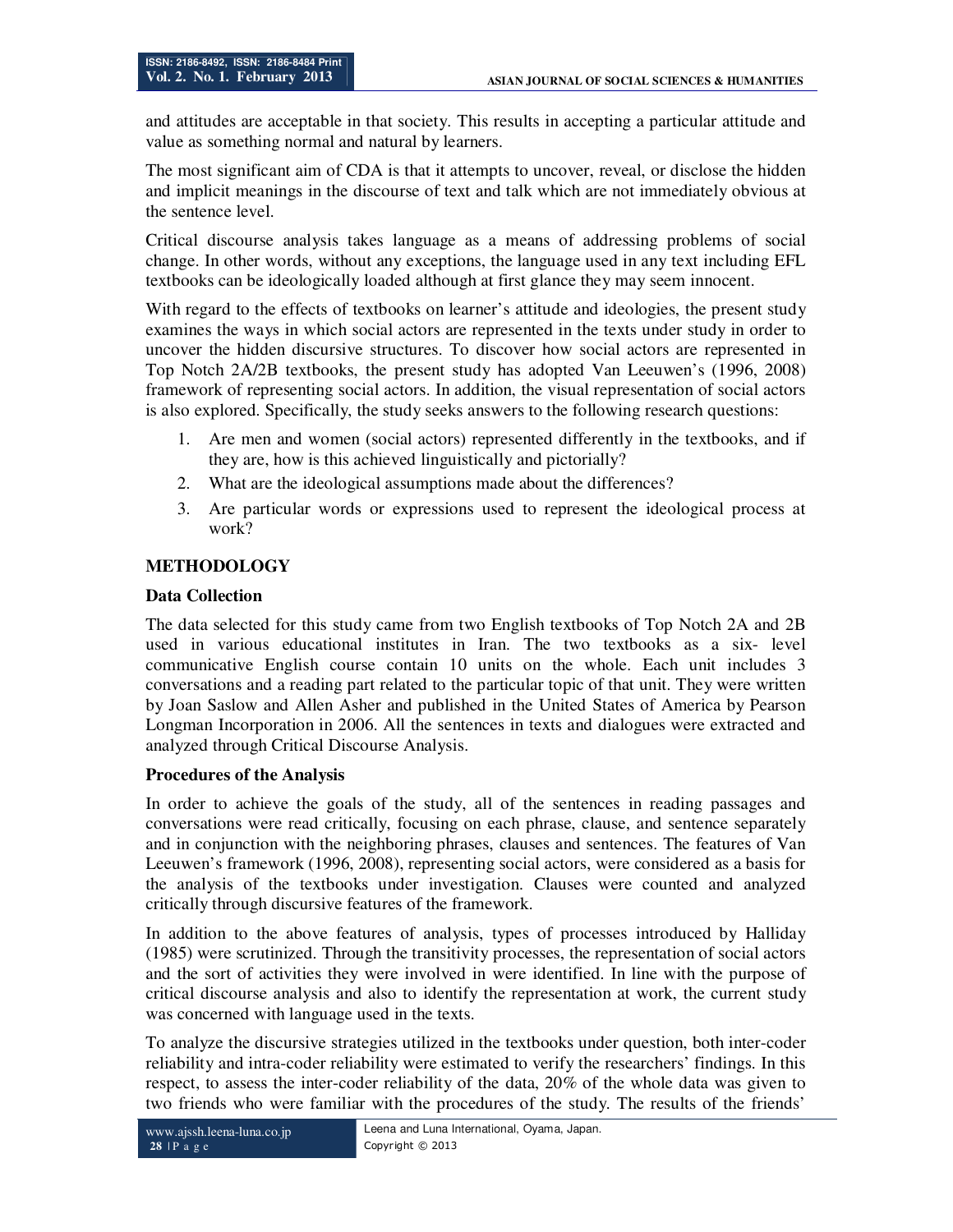analyses were in accordance with the researchers' point of view; they showed high agreement with the researchers. In terms of intra-coder reliability, after gathering the data, the researchers checked 20 percent of the whole data once more within an interval of three weeks. The time interval for eliciting two sets of data enabled the researchers to double check the data to avoid any uncertainty.

#### **Discursive Features of the Framework**

The conceptual framework for this study is based on "socio-semantic inventory" which is introduced by Van Leeuwen (1996, 2008). Van Leeuwen draws on a socio-semantic inventory of the ways in which social actors can be represented in discourses verbally or visually. The "network" he proposes consists of three main types of transformation; deletion, rearrangement, and substitution. In other words, the "network" shows whether the social actors were excluded or included; whether through rearrangements different roles were assigned to different social actors; and whether any substitutions were used in their representation.

In terms of "deletion", the included social actors could be represented in the form of activation or passivation. It means that the doer of the action is the subject of the clause in activation rather than passivation. Regarding exclusion, when the social actors involved in an action are excluded the exclusion does leave a trace. In this case the excluded social actors are back grounded, otherwise they are suppressed. Put another way, in terms of suppression, there is no trace of excluded social actors in anywhere in the text.

As the name implies, "role allocation" or "rearrangement" is concerned with the roles assigned to the social actors in representations in discourses. The term "transitivity" in Van Leeuwen's framework refers to the identification of the activities, activation and passivation, that are related to the roles at issue.

The "transitivity system" draws on Halliday (1985, p. 101), 'specifies the different types of process that are recognized in the language and the structures which they are expressed'. It consists of 6 types of processes: material, mental, relational, verbal, behavioral, and existential. Material processes are processes of "doing" and mental processes express sensing, and relational processes are those of being. As the fourth type, "verbal processes are processes of saying and behavioral are those of physiological and psychological behavior, like breathing, dreaming, smiling, and coughing. Grammatically, they are between material and mental processes". "The behavior is typically a conscious being, like the senser: but the process functions more like one of "doing" (Halliday, 1985, p. 128).The processes represented something as existence or happening are called existential. The clauses in existential processes typically have the verb be, or the verbs indicate existence, such as exist, arise and followed by a nominal group functioning as Existent.

Substitution as the third main types of transformation contains some discursive structures which are as follows: objectivities/ abstraction, personalization/ impersonalization and categorization/nomination, etc., through which the representation of social actors is identified.

## **RESULTS AND DISCUSSION**

#### **Deletion**

Deletion, as an important part of critical discourse analysis, can be used to indicate the process of inclusion/ exclusion. As Van Leeuwen (2008, p.28), mentioned "representations include or exclude actors to suit their interest and purposes in relation to the readers for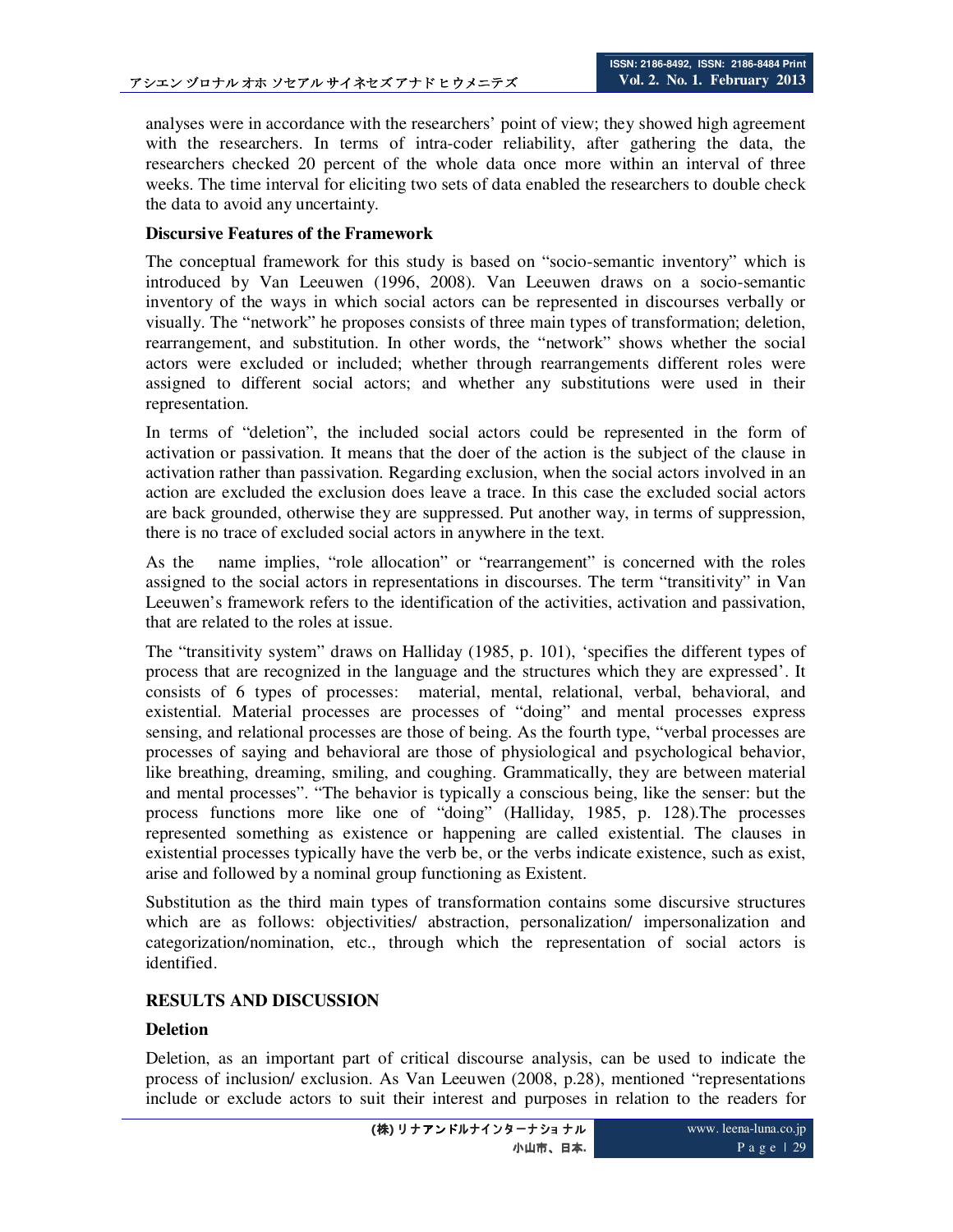whom they are included". Some exclusion may be "innocent", details which readers are assumed to know already, or which are deemed irrelevant to them; others tie in closely to certain ideology which should be considered. Table 1 summarizes the inclusion and exclusion of males and females:

|        | $N_{O}$ | $\mathcal{V}$ | df | sig. |
|--------|---------|---------------|----|------|
| Male   | 253     | 15.858        |    | .000 |
| Female | 171     |               |    |      |

**Table 1. Chi-square Results for Inclusion of Male and Female Social Actors** 

From Table 1, it can be concluded that Top Notch included male actors with considerably more frequency than female actors which is in contrast with more excluded female actors. The difference is statistically significant ( $p < 0.05$ ).

Although the texts tend to represent both actors equally to reflect a gender neutral bias, the qualitative analysis reveals the case to be different. The text which introduced famous social actors included male actors in action verbs and excluded female actors from being involved in social actions. Stated in another way, the woman's life was described through passive agent deletion while the man himself was the doer of the action. The Examples display the point properly:

Example 1: Michael Rennie stars as Klaatu¸ arrives on Earth with his robot companion, Gort (Book 1, p.14).

Example 2: Mexican painter Frida Kaholo's life is brought to the screen (Book 1, p.14).

Furthermore, another text introduced the ordinary artist man as being in a family of talented artists. While the ordinary artist woman was introduced as liking a piece of jewelry began to get interested in art. In Book 1 page 16, the actor Antonio Banderas, was included as an example of being a successful and famous male actor while the famous female actor was excluded. More to the point, the textbooks included famous male actors such as Van Gogh, Picasso, Michelangelo and the like, but famous females were not included so much.

Considering the exclusion as an important aspect of critical discourse analysis, Top Notch excluded both social actors in some passages too. It is a common phenomenon in newspaper texts and political speech. In this way both social actors and their activities and in some cases just the actors involved in actions were excluded. The following examples make the point clear:

Example 3: *Viruses sent through* the Internet are destroying information and causing too many computers to crash (Book 2, p.106).

Example 4: *Internet fraud* is a growing international problem (Book 2, p.106).

#### **Role Allocation**

Role allocation as a discursive structure has an important role in CDA. In Van Leeuwen's words (2008, pp. 32-33), "representations can relocate roles or rearrange the social relations between the participant." He further points out the distinction between either active or passive roles of social actors. So in activation "social actors are represented as the active, dynamic forces in an activity, and in passivation, they are represented as "undergoing" the activity, or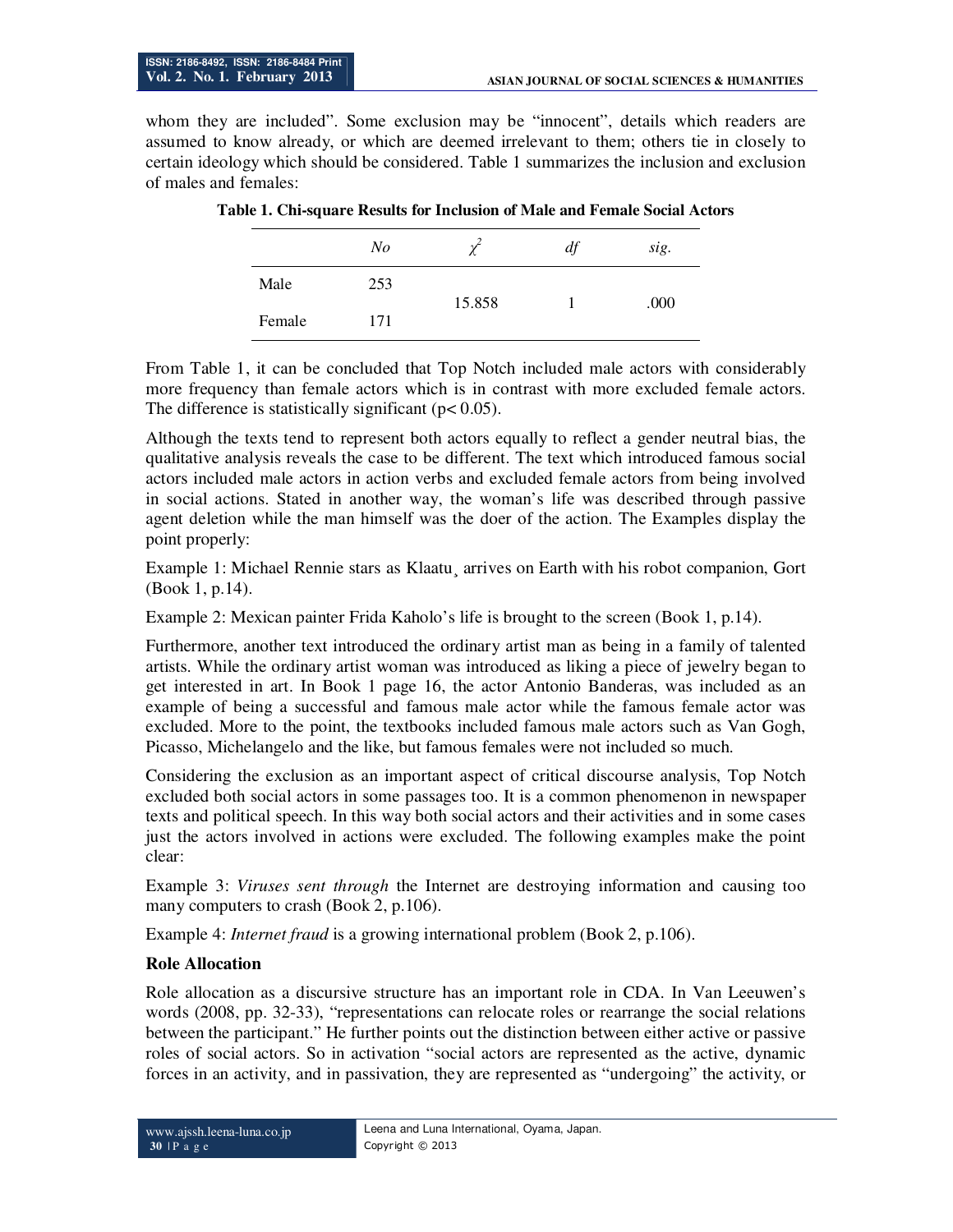being "at the receiving end of it". In this respect, the current study investigates the type of roles given to social actors. The findings of the analysis are displayed in Table 2.

|        |               | Passivated     |                   |                |  |  |  |
|--------|---------------|----------------|-------------------|----------------|--|--|--|
|        | $Activated\%$ | Subjected%     | Beneficialized    | Total          |  |  |  |
| Male   | 212<br>96.80% | 2.28%          | 2<br>.92%         | 219<br>$100\%$ |  |  |  |
| Female | 140<br>94.59% | 8<br>$5.41\%$  | $\theta$<br>$0\%$ | 148<br>$100\%$ |  |  |  |
| Total  | 352<br>95.91% | 13<br>$3.54\%$ | 2<br>.55%         | 367<br>$100\%$ |  |  |  |

| Table 2. Comparison of Male and Female Role Allocation |
|--------------------------------------------------------|
|--------------------------------------------------------|

The above Table indicates that in textbooks both males and females as social actors were mostly activated in activities (96.80% and 94.59% respectively) and rarely passivated in subcategory of passivation (3.2%and 5.41% respectively). As can be seen, Top Notch activated both social actors in more than 95% of the cases. Therefore, the activation of both social actors rather than passivation in such kinds of textbooks could indicate that they are prepared for EFL learners whose knowledge of English is assumed to be low or average.

**Table 3. Chi-square Results for Male and Female Activation** 

|        | $N_{O}$ | $\chi^2$ | df | sig. |
|--------|---------|----------|----|------|
| Male   | 212     |          |    | .000 |
| Female | 140     | 14.727   |    |      |

As can be seen in Table 3, the activation of male actors is greater than that of females  $(60.22\%$  and 39.77% respectively) and the difference is statistically significant (p<0.05). So, it can be concluded that Top Notch represented males as active and dynamic actors in their social context. More to the point, the type of the activity they are represented as being active draws on Halliday's work (1985, p. 106), on 'transitivity system", which "construes the world of experience into a manageable set of process types'.

#### *Transitivity*

The main concern of transitivity is to show the activities in which social actors are involved. The analysis of different types of processes revealed that material processes were the most frequent ones (41.31%) which was followed by mental processes (25.07%), verbal and behavioral processes (14.25% each), relational processes  $(4.27%)$  and the least ones were existential processes (0.85%) as a whole (see Table 4).

As it is shown in the Table4, although both males and females were mostly activated in relation to material processes, the nature and sense of their actions were represented differently. It can be concluded that the books in question appeared to represent male and female actors differently; that is, males were the actors of material processes about 60  $\%$  of the time and females 40%. Furthermore, in mental processes males (65.91%)were more active than females (34.09%).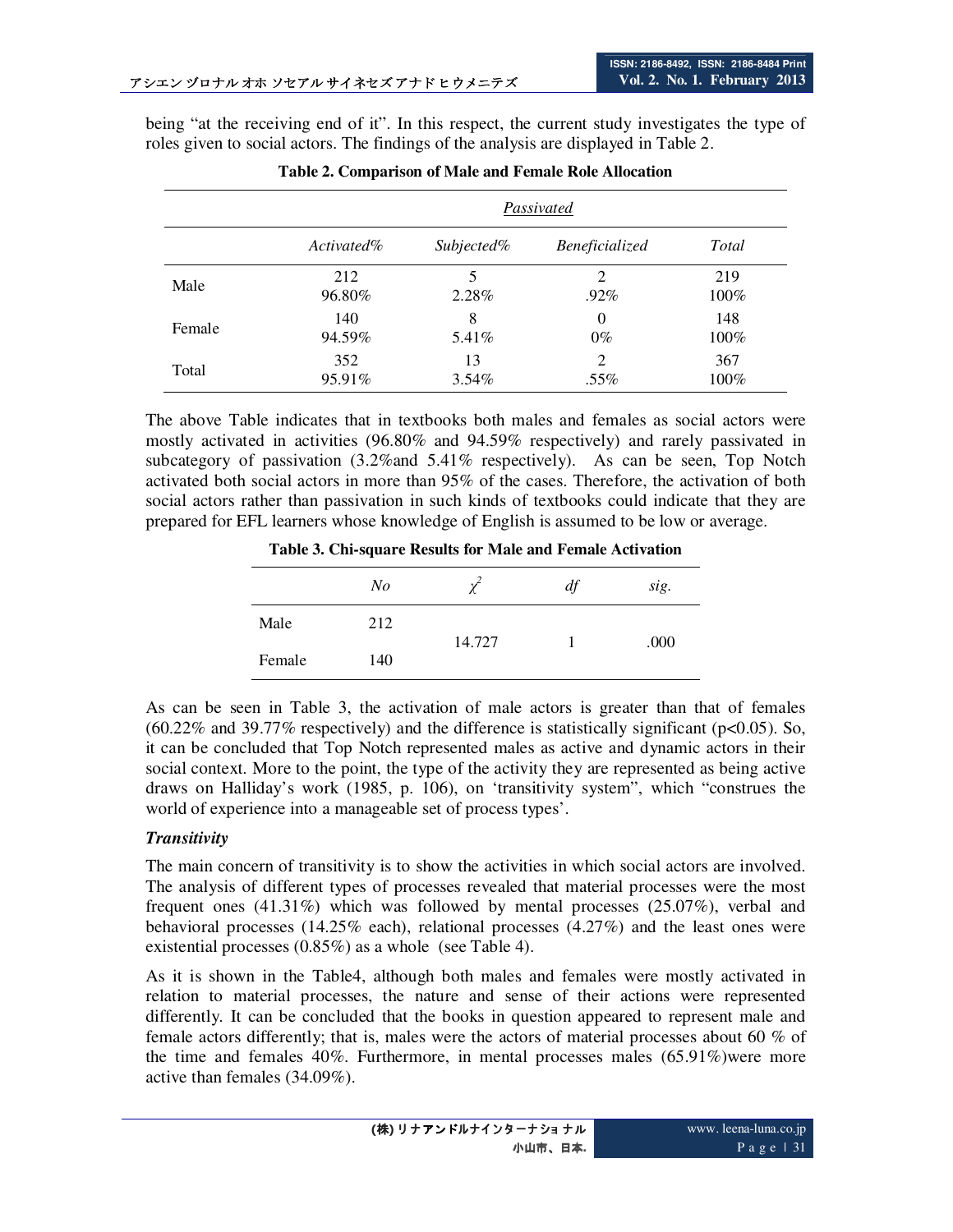| Participation | Material<br>process        | Mental<br>process            | Verbal<br>process         | <b>Behavioral</b><br>process | Relational<br>process       | Existential<br>process     | Total              |
|---------------|----------------------------|------------------------------|---------------------------|------------------------------|-----------------------------|----------------------------|--------------------|
| Male          | 87<br>$(60\%)$             | 58<br>$(65.91\%)$            | 25<br>$(50\%)$            | 30<br>$(60\%)$               | 10<br>$(66.67\%)$           | $(66.67\%)$                | 212<br>$(60.40\%)$ |
| Female        | 58<br>$(40\%)$             | 30<br>$(34.09\%)$            | 25<br>$(50\%)$            | 20<br>$(40\%)$               | $(33.33\%)$                 | $(33.33\%)$                | 139<br>$(39.60\%)$ |
| Total         | 145<br>$(41.31\%)$<br>100% | 88<br>$(25.07\%)$<br>$100\%$ | 50<br>(14.25%)<br>$100\%$ | 50<br>$(14.25\%)$<br>100%    | 15<br>$(4.27\%)$<br>$100\%$ | 3<br>$(0.85\%)$<br>$100\%$ | 351<br>100%        |

Males were represented as actors in material processes 87 times while females participated in the process in 58 cases. Moreover, the proportion of mental process referring to males to females is almost 2:1. The Chi-square results in Table 5 show that the difference is statistically significant in both processes.

| Participation    | Male | Female |      | df | sig. |
|------------------|------|--------|------|----|------|
| Material process | 87   | 58     | 5.80 |    | .016 |
| Mental process   | 58   | 30     | 8.91 |    | .003 |

**Table 5. Chi-square Results for Transitivity Processes in Males and Females** 

Examples below verify the different representation of males and females as actors in material processes. Both males and females are activated in relation to driving and motion, but they are depicted differently.

Example 5: Mr. Soo is planning a *road trip* through the lake with his brother and they plan to *drive* on some rough roads (Book 1, p.44).

Example 6: Ms. Montez wants *to drive* there with her husband and five children. They plan to do *a lot of shopping* (Book 1, p.44).

Example 7: Has she *gone up* to the top of the Empire State Building yet (Book 1, p. 7)?

Example 8: Has he *climbed* the Pyramid of the Sun yet (Book 1, p. 7)?

Although the same phenomenon is expressed by both actors, males were activated in relation to actions more than females. In this case, they have different effects on readers or listeners.

Moreover, in terms of mental processes, the activation of males is almost twice as much as female activation (65.91%, 34.09% respectively). More to the point, males were more activated in relation to verbs like "think" and "believe" than females. Interestingly, the writers of the book intend to present a gender neutral text. The same phenomenon is demonstrated for both social actors and represented them as the "thinker" of liking and enjoying something. However, the realization of the same phenomenon has been statistically and linguistically different andthe underlying ideology represented in theses textbooks reveals something else.Here are some examples:

Example 9: He wants to paint the bedroom red (Book 2, p.77).

Example 10: She enjoys painting (Book 2, p.77).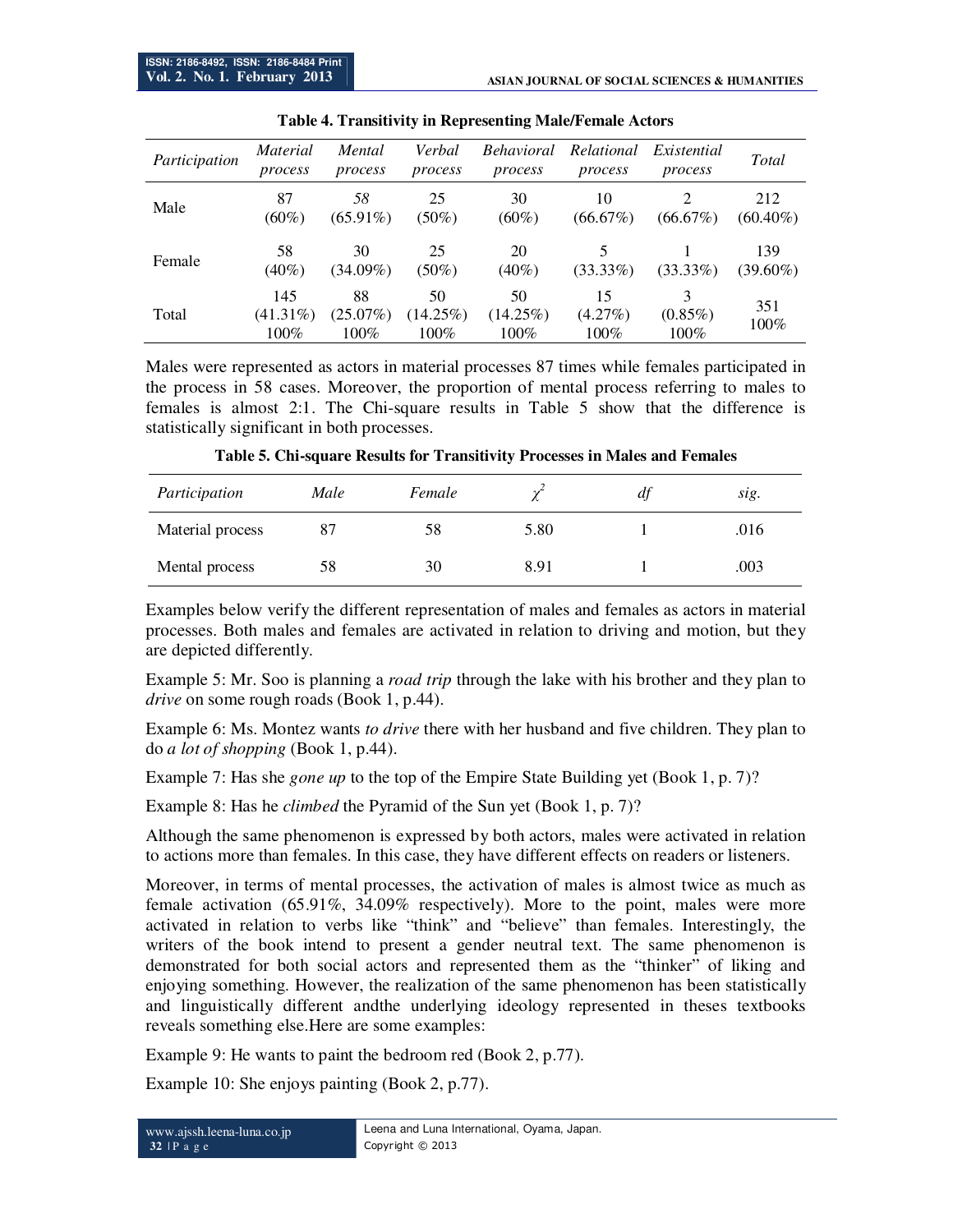Example 11: He likes to drive (Book 1, p.44).

Example 12: She liked the piece so much (Book 2, p.92).

Marginal roles werealso assigned to women as caregivers at home which showed the traditional role of women represented as housekeepers:

Example 13: He wants his daughter to stay home and have children (Book 2, p.116).

Example 14: An Indian girl wants to play pro soccer, but her traditional Sikh parents want her to marry a nice Indian boy (Book 1, p. 21).

#### **Substitution**

Social actors are represented through different discursive features under substitution.They are as follows: personalization, impersonalization, functionalization, classification, relational identification, , nomination, , individualization, assimilation, and association.

Social actors can be either represented as personalization or impersonalization. In the former, they are represented as human beings but in the latter they are not. It can be noticed that social actors are almost always personalized. As two types of impersonalization, abstraction and objectivation, only in 3 cases males were objectivated. The examples below verify the point further:

Example 15: Paul Preston's*companywants him* to save some money by sharing a room with a colleague (Book 1, p. 36).

Example 16: His *paintings* often *have* the same themes (Book 2, p.94).

Example 17: "We have people on staff constantly watching this kind of activity all over the world." said Jeff King of CyberSource, a *company* that *manages* online billing (Book 2, p.106).

Concerning Functionalization and Identification as two types of categorization, males and females were not equally functionalized. Out of 104 instances of functionalization, 65 cases referred to male actors and 39 cases to female actors (62.5% and 37.5% of the total respectively).

From Table 6, Top Notch functionalized ordinary females more often, mostly in terms of their occupation as low-status jobs (pick up laundry, take away the dishes) than males. Out of 26 low-status jobs, 17 (65.38%) belonged to females and 9 (34.62%) to males. On the contrary, as high status persons, ordinary male actors were more functionalized as professors, authors and lawyers. Out of 28 high-status jobs, 19 (67.85%) belongedto males, whereas females functionalized as having high-status jobs 9 times (28.67). Moreover, Chi-square resultsindicate that the difference is statistically significant (p< 0.05).

**Table 6. Functionalization of Ordinary Male and Female Social Actors**

|                 | High-status job | Low-status job | Total |
|-----------------|-----------------|----------------|-------|
| Ordinary male   | 19              | Q              | 28    |
| Ordinary female | 9               | 17             | 26    |
| Total           | 28              | 26             | 54    |

 $\chi^2$ =5.967, df =1, p=.015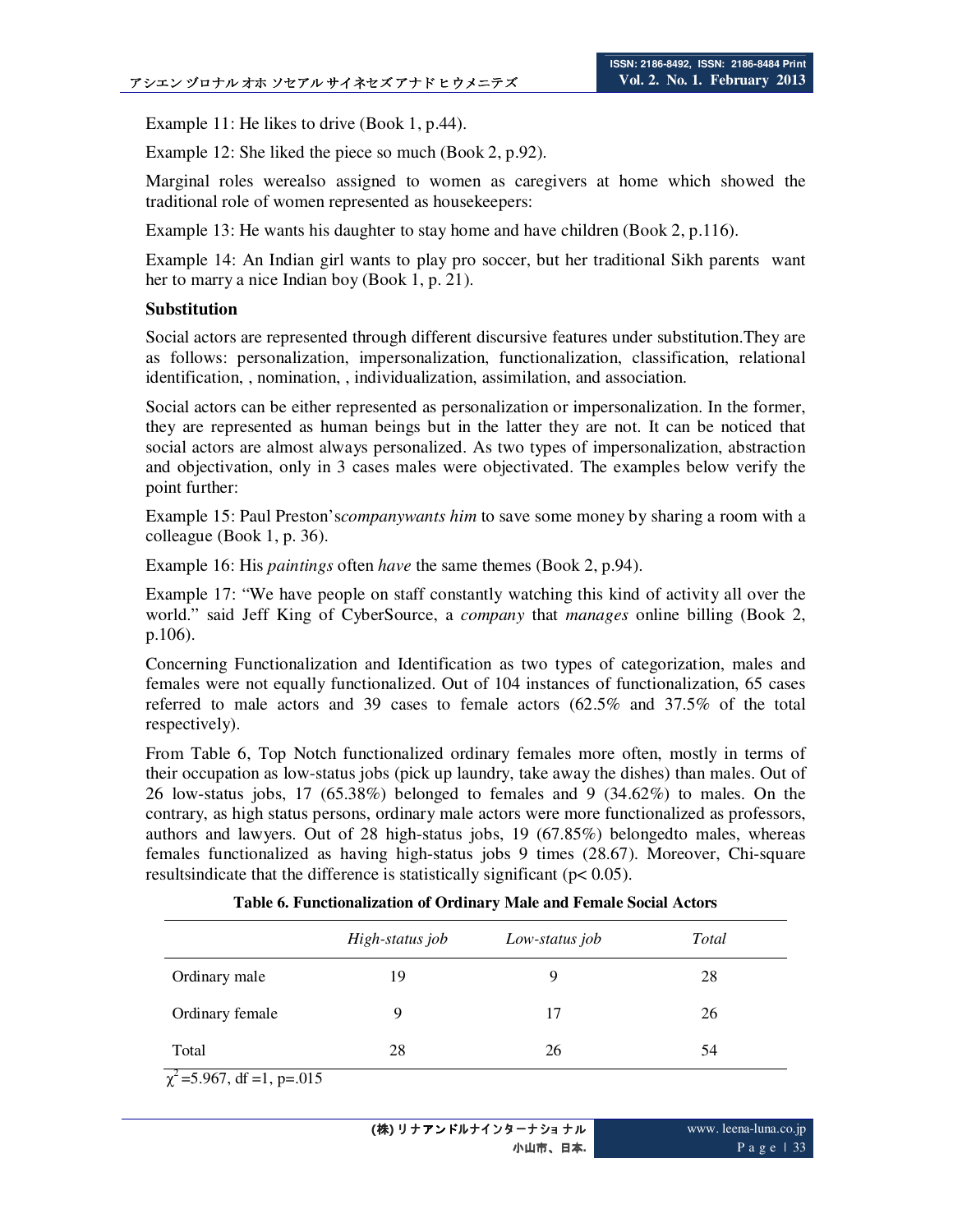As can be seen in Table 7, famous males and females were functionalized differently too. The proportion of functionalization referring to famous males to famous females was almost 3:1. The difference is statistically significant  $(p<0.05)$ .

|        |    | l abic 7. Functionalization of Famous Male and Female Social Actor |    |      |
|--------|----|--------------------------------------------------------------------|----|------|
|        | No |                                                                    | df | sig. |
| Male   | 37 | 11.52                                                              |    | .001 |
| Female | 13 |                                                                    |    |      |

**Table 7. Functionalization of Famous Male and Female Social Actors** 

The different functionalization of male and female social actors indicates that females were not associated with high-status activities. Stated in another way, although females were not shown as housewives, only very few instances of functionalization of females concerned high-status jobs. The underlying ideology of such a representation ensures the construction of a male-dominant society.

In the case of classification, males were mostly classified in terms of age, provenance and gender than females (67% and 33% respectively). Males were classified by provenance in 14 cases, by age in 4 cases and also by gender in 4 cases. Here are some examples:

Example 18: *Dr. AugustoD.Litonjua* of the *Philippines* blames what he calls "malling" (Book 2, p. 68).

Example 19: I'm *a 24-year-old man* who is already losing his hair (Book 1, p. 58).

Considering relational identification in terms of their kinship and personal relations, males to males were more frequently used  $(61\%)$  than females to females (39%). Thus, the difference is statistically significant. In this respect, male actors were more dependent on each other than female actors. However, both males and females were rather equally identified in terms of their kinship, personal, or work relations to each other (44% and 56% respectively). So, the difference is not statistically significant. The relational identification of both social actors indicates that, there is no mutual dependency to either ofthe social actors.

Example 20: These coins are *my husband's* and mine (Book 2, p. 120).

Example 21: Banderas met *his wife* on the set of Two Munch (Book 1, p.16).

Nomination is one of the important factors employed to represent social actors. According to Table 8, out of 221 instances of nominations 126 cases (including 20 formal, 65 semiformal, and 41 informal) refer to males and 95 cases (including 13 formal, 37 semiformal, and 45 informal) refer to females. Moreover, in 11 cases the males and in 10 cases the females had titles, mostly "Mr." and "Mrs." In this respect males and females were equal and the difference was not statistically significant.

| <i>Nomination</i>  | Male | Female | $\chi^2$ | df | sig. |
|--------------------|------|--------|----------|----|------|
| Formalization      | 20   | 13     | 1.49     |    | .223 |
| Informalization    | 41   | 45     | 0.19     |    | .666 |
| Semi formalization | 65   | 37     | 7.69     |    | .006 |
| Total              | 126  | 95     | 4.35     |    | .037 |

#### **Table 8. Types of Nomination**

www.ajssh.leena-luna.co.jp **34** | P a g e

Leena and Luna International, Oyama, Japan. Copyright © 2013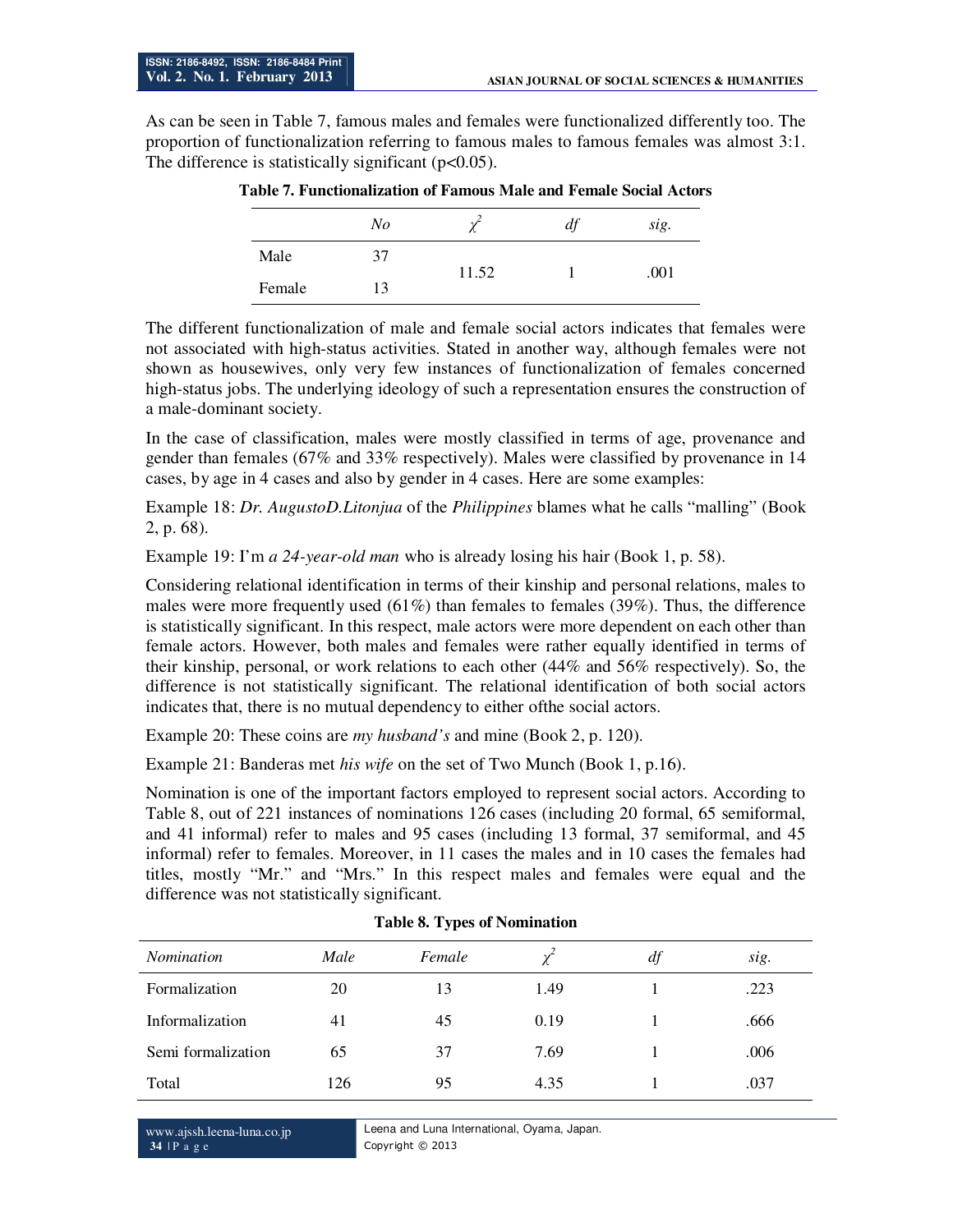From Table 8, male social actors are more frequently nominated in semi-formalization than females (64% and 36% respectively). Clearly, as the Table shows, the difference is statistically significant ( $p < 0.05$ ). More to the point, Top Notch nominated famous males two times more than famous females (68% and 32% respectively). The underlying ideology of nomination shows that male actorswere represented as unique and independent characters.

With regard to individualization and assimilation, both social actors can be individualized and assimilated. In other words, social actors can be referred to as individuals or as groups. From Table 9, Top Notch textbooks tend to individualize famous male actors more frequently than female actors (77% and 23% respectively). Put another way, elite male actors were more frequently represented as specific, identifiable individuals than elite females.As can be seen in Table 9, the Chi-square results show that the difference is statistically significant.

| Individualization | No |        | df | sig. |
|-------------------|----|--------|----|------|
| Famous male       | 48 | 18.645 |    | .000 |
| Famous female     | 14 |        |    |      |

**Table 9. Individualization of Famous Social Actors** 

It can be concluded that the individuality of elite male actors has been emphasized and also they are referred to as more independent individuals than elite females.

Both social actors were represented in two forms of assimilation, that is, aggregation and collectivization. The former treats social actors as statistic, but the latter does not. Here are the examples of aggregation:

Example 22: The number of *obese Asians* has been increasing dramatically (Book 2, p.68).

Example 23: Only 16 percent of *computer users* reported they were free from any viruses on their computers (Book 2, p. 106).

Collectivization was also frequently used:

Example 24: *North Americans* like a firm handshake. But *the French* prefer a light, short handshake (Book 1, p. 8).

Example 25: Police chief Martin Beck warns, "*Parents* need to know that when their *children*  visit chat rooms, there are *Internet predators* out there who may want to hurt *them*" (Book 2, p. 106).

And also association, groups of social actors, either generically or specifically was also common:

Example 26: *Emily and Robert* are discussing right and wrong (Book 2, p.120).

Example 27: *Mr. and Mrs. Moore* are checking into a single room. Their twelve-year-old daughter is with them (Book 1, p.36).

Example 28: Both *men and women* of all ages request this popular and effective surgery (Book 1, p. 58).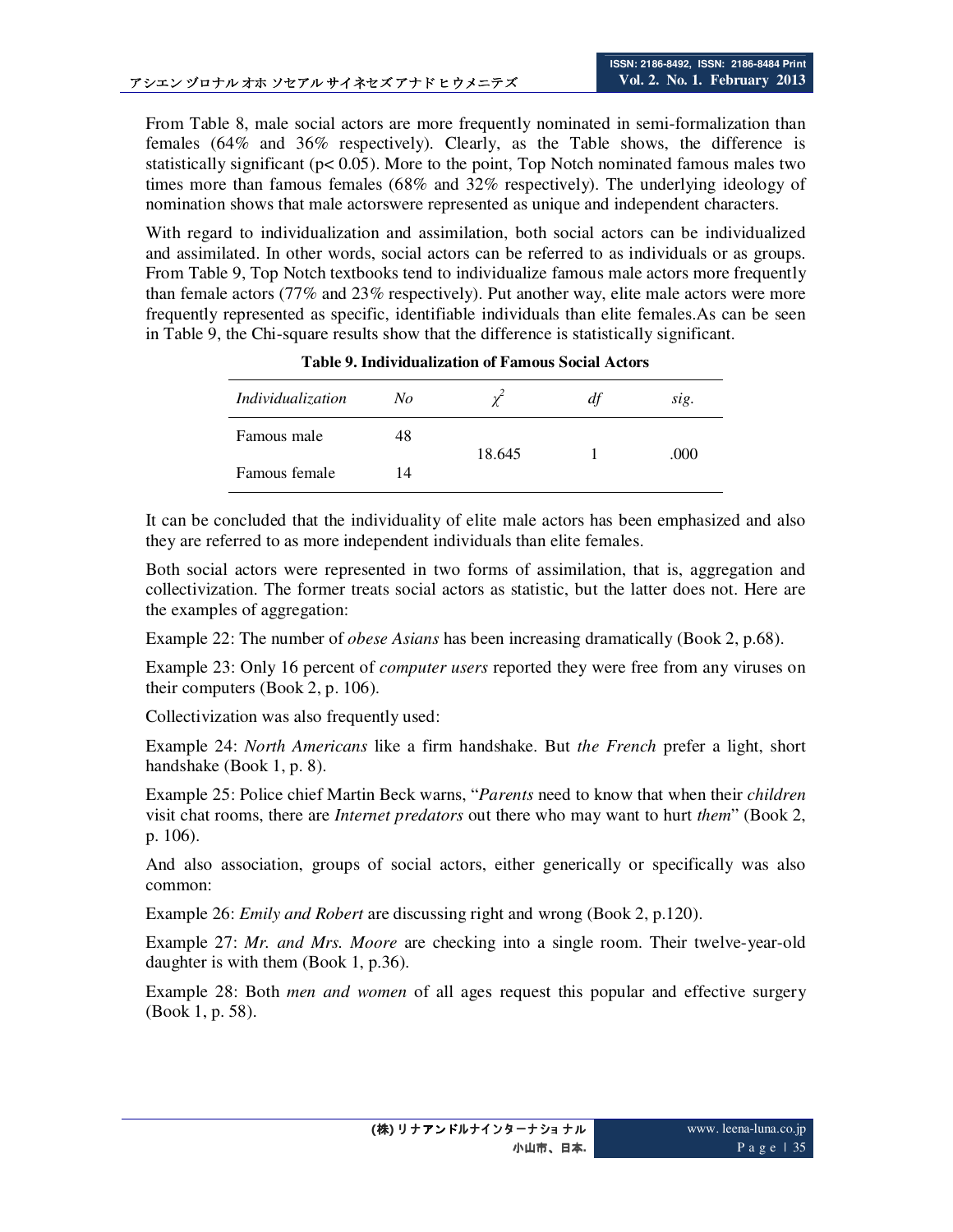#### **CONCLUSION**

Among different approaches to CDA, Van Leeuwen's framework (1996, 2008), was utilized to analyze Top Notch 2A/2B textbooks. The employed model comprises various discursive features to analyze and determine the ways social actors are represented through the texts. Based on the analysis, the discursive structures such as deletion, role allocation and substitutions provided a distinct representation and depiction of social actors in the textbooks.

What this work on the analysis of Top Notch textbooks reveals, is the different representation of both social actors in Top Notch in some discursive features. This analysis suggests that there may be some powerful and profound strategies to see such differences as well as underlying ideologies. Since at first sight the norms and values which underlie texts cannot be understood, it is the aim of Critical Discourse Analysis to make these ideological systems and representations clear and display their relations to the broader social order. In this sense, it can consider CDA as investigating discourses "with an eye to their determination by, their effects on, and social structures" (Fairclough, 1995, p. 36).

It is worthy of note that the most common use of textbooks is to convey certain types of knowledge to learners, they are also considered as effective means of constructing social members' identities and also imposing certain normative identities on its members. So, a critical analysis needs to investigate such effects which are imposed on learners and they accept the messages reflected in particular texts without any resistance.

One of the most central and pervasive concepts in conveying ideologies is power which is concerned with the group or persons who have the capability to use linguistic means for proper disputation. But, some powers are observed to be more powerful than others. In this case, the dominant groups with having this ideology feel superiority over others. Then, the power relations and its inherent ideology is exercised and reinforced through text and talk with the aim of shaping people's unconscious thought. The proponents of CDA believe that the ways social actors are represented in the media including textbooks contribute to genderrole differentiation and gender inequality in society. So, fundamental to the development and use of CDA is being able to identify and explore such issues as gender, hidden ideology, identity, and power structures and their reflection in particular texts. Moreover, to expose and unmask the social inequality which is stated through the language. Such analyses can also provide a wealth of additional information, including insights into both the curriculum developer and the teachers to interpret and respond to the propositional content of discourse. In this way, learners find out how to read critically and understand the underlying ideological structures of the texts and comprehend better.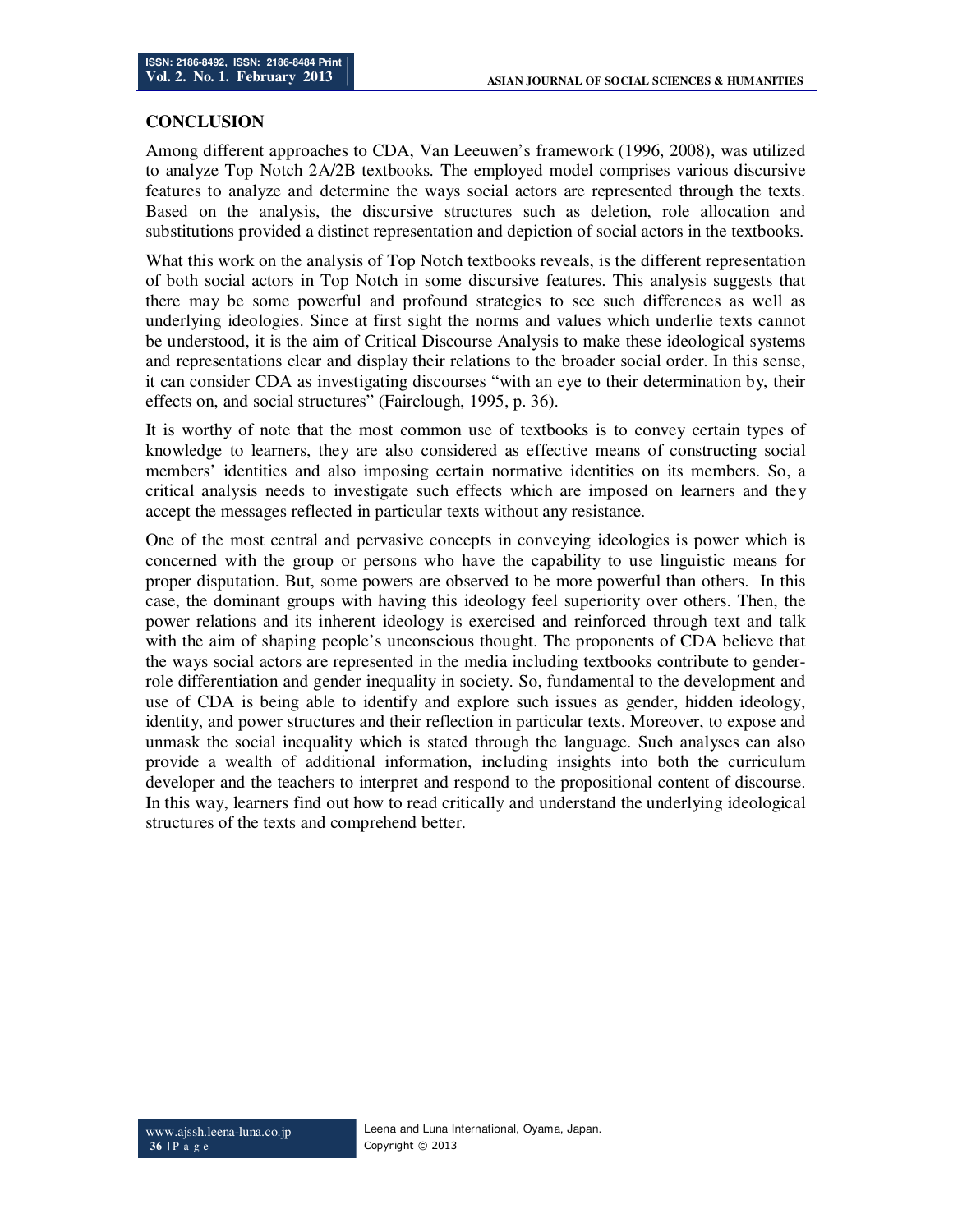## **REFERENCES**

Cameron, D. (2001). *Working with spoken discourse*. London: Sage

- Fairclough, N. (1989). *Language and power.* London: Longman
- Fairclough, N. (1995). *Critical discourse analysis: The critical study of language.* London: Longman
- Fairclough, N. and Wodak, R. (1997). *Critical discourse analysis.* In T. van Dijk (Ed.), *Discourse Studies:* Vol. 2*. A multidisciplinary introuduction* (pp. 258-84). London: Sage
- Fowler, R., Hodge, R., Kress, G. and Trew, T. (1979). *Language and control.* London: Routledg & Kegan Paul
- Halliday, M. A. K. (1985). *An introduction to functional grammar.* London: Arnold
- Kress, G. (1985). *Ideological structures in discourse.* In Van Dijk, T. A. (Ed.), *Handbook of discourse analysis* (Vol. 4*.* pp. 27-42). London: Academic Press
- Kress, G. and Van Leeuwen, T. (2007). *Reading images: The grammar of visual design* (2nd ed.). London: Routledge
- Pennycook, A. (1994). Incommensurable discourse. *Applied Linguistics,15*(2), 115-118
- Saslow, J. and Ascher, A. (2006). *Top Notch: English for today's world 2A.* Pearson Longman
- Saslow, J. and Ascher, A. (2006). *Top Notch: English for today's world 2B.* Pearson Longman
- Universitas pendidikan Indonesia perpustakaan (n.d.). Chapter 2 theoretical foundation. Retrieved September 9, 2010, from http://repository.upi.edu/operator/uploads\_ing\_ 060591\_chapter2.pdf
- Van Dijk, T. A. (1998). *Ideology: A multidisciplinary study.* London: Sage
- Van Dijk, T. A. (2001). Critical discourse analysis. In D. Schiffrin, P. Tanne & H. Hamilton (Eds.), *The handbook of discourse analysis* (pp. 352-371). Malden, MA: Blackwell
- Van Leeuwen, T. (1996). The representation of social actors. In C. R. Caldas-Coulthard and M. Coulthard (Eds.). *Texts and practices: Reading in critical discourse analysis* (pp. 32-70). London: Routledge
- Van Leeuwen, T. (2008). *Discours and practice: New tools for critical discourse analysis.* Oxford University Press